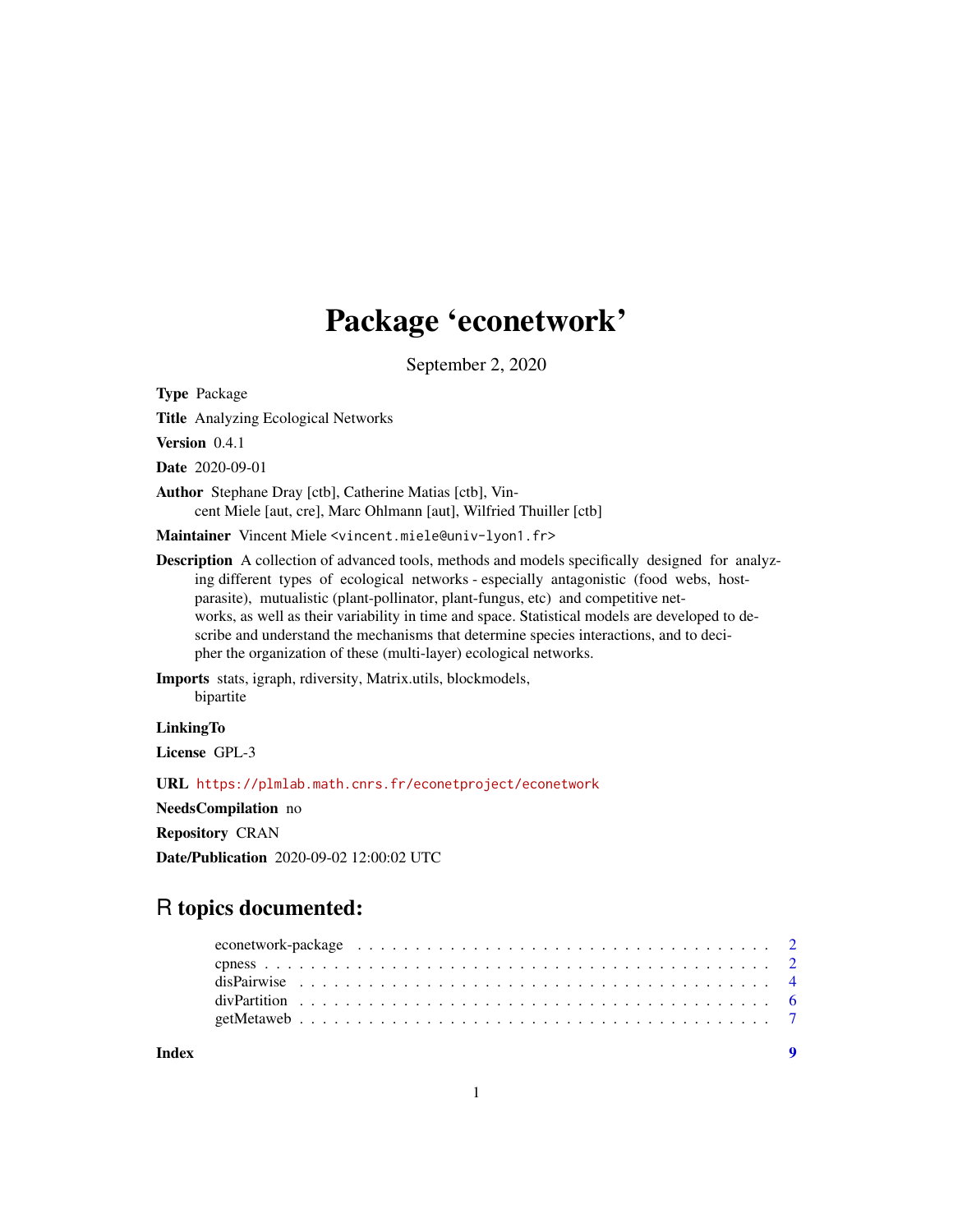#### <span id="page-1-0"></span>Description

A collection of advanced tools, methods and models specifically designed for analyzing different types of ecological networks.

#### Details

econetwork is designed for analyzing different types of ecological networks - especially antagonistic (food webs, host-parasite), mutualistic (plant-pollinator, plant-fungus, etc.) and competitive networks, as well as their variability in time and space. Statistical models are developed to describe and understand the mechanisms that determine species interactions, and to decipher the organization of these (multi-layer) ecological networks.

## Author(s)

Authors: Stephane Dray, Catherine Matias, Vincent Miele, Marc Ohlmann, Wilfried Thuiller Maintainer: Vincent Miele <vincent.miele@univ-lyon1.fr>

#### References

Marc Ohlmann, Vincent Miele, Stephane Dray, Loic Chalmandrier, Louise O'Connor & Wilfried Thuiller, Diversity indices for ecological networks: a unifying framework using Hill numbers. Ecology Letters (2019) <doi:10.1111/ele.13221> Ana M. Martin Gonzalez, Diego P. Vazquez, Rodrigo Ramos-Jiliberto, Sang Hoon Lee & Vincent Miele, Core-periphery structure in mutualistic networks: an epitaph for nestedness? BiorXiv (2020) <doi:10.1101/2020.04.02.021691>

#### See Also

[igraph](#page-0-0) [bipartite](#page-0-0) [vegan](#page-0-0)

cpness *Core-peripheriness measure*

#### Description

Computation of the cpness measure for a bipartite graph/network

## Usage

cpness(web, type=c("automatic","binary","integer","float"), plot=TRUE, fastplot=FALSE)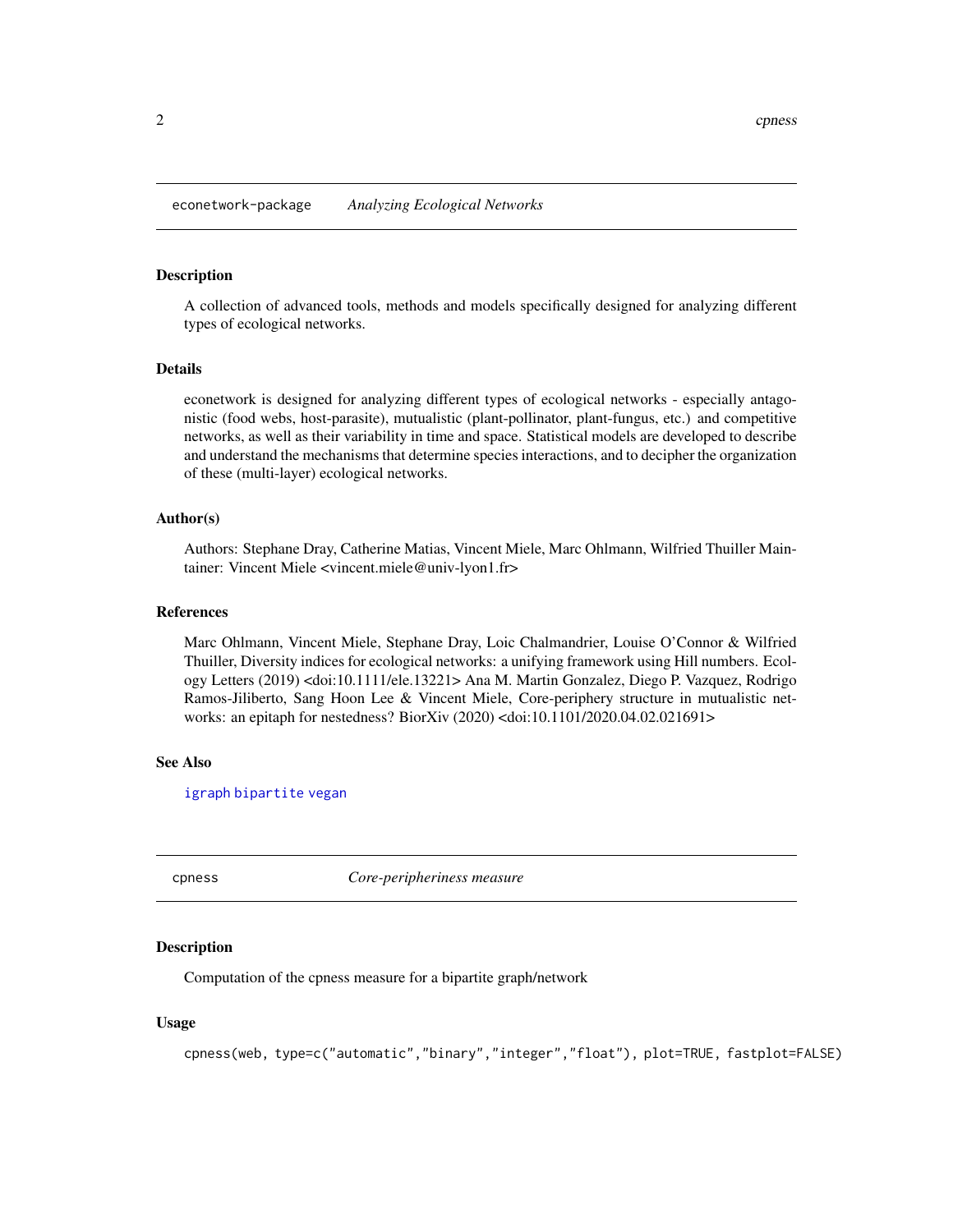#### cpness 3

#### Arguments

| web      | A matrix with elements of a set (e.g., plants) as rows, elements of a second<br>set (e.g., pollinators) as columns and number of interactions as entries. Species<br>names can be indicated in the row or column names.                                                                                   |
|----------|-----------------------------------------------------------------------------------------------------------------------------------------------------------------------------------------------------------------------------------------------------------------------------------------------------------|
| type     | Type of matrix. This should be (an unambiguous abbreviation of) one of automatic<br>(default), binary, integer or float. With automatic (default), the type of ma-<br>trix is automatically deduced inside the function. Using binary, the matrix is<br>binarized in any case. See the "Details" section. |
| plot     | Plot the matrix reordered according to the core-periphery partitioning. TRUE by<br>default.                                                                                                                                                                                                               |
| fastplot | If TRUE, the matrix plot is performed using the fast image function instead of the<br>visweb function from the bipartite package, without species names. Only for<br>large matrices. FALSE by default.                                                                                                    |

## Details

In a matrix displaying a core-periphery structure, there is a species ordering (i.e. an ordering in rows and columns) such that interactions are distributed in an L-shape. This L-shape is composed by four blocks of varying connectance: block C11 represents the core; blocks C12 and C21 include the interactions between core and periphery; block C22 includes the interactions that occur between peripheral species.

This fonction computes the core-peripheriness (CPness), as CPness=(E11+E12+E21)/E, where Eij is the number of interactions (edges) or the sum of weights for each block (Eij for block ij) or for the entire network (E). Here, we rely on a stochastic block model (SBM) to detect the four groups/blocks C11, C12, C21 and C22 when they actually exist. However, the SBM can fail in finding these blocks: in these cases, there is no core-periphery partition and the CPness value is set to NA.

This function can deal with binary and weighted networks with the appropriate statistical distribution (Bernouilli for binary data, Poisson for integer weights, and Gaussian for float weights). Note that it is often advisable to log-transform float data before running the cpness function.

## Value

cpness returns an object of class list with the following components:

| cpness        | The value of the core-peripheriness measure. NA when no core-periphery parti-<br>tion is found.                                                                  |
|---------------|------------------------------------------------------------------------------------------------------------------------------------------------------------------|
| rowmembership | An integer vector indicating the group to which species in rows are belonging.<br>Group 1 is core and group 2 is periphery, unless there is only a single group. |
| colmembership | Same as rowmembership for species in columns.                                                                                                                    |

## Author(s)

Authors: Vincent Miele Maintainer: Vincent Miele <vincent.miele@univ-lyon1.fr>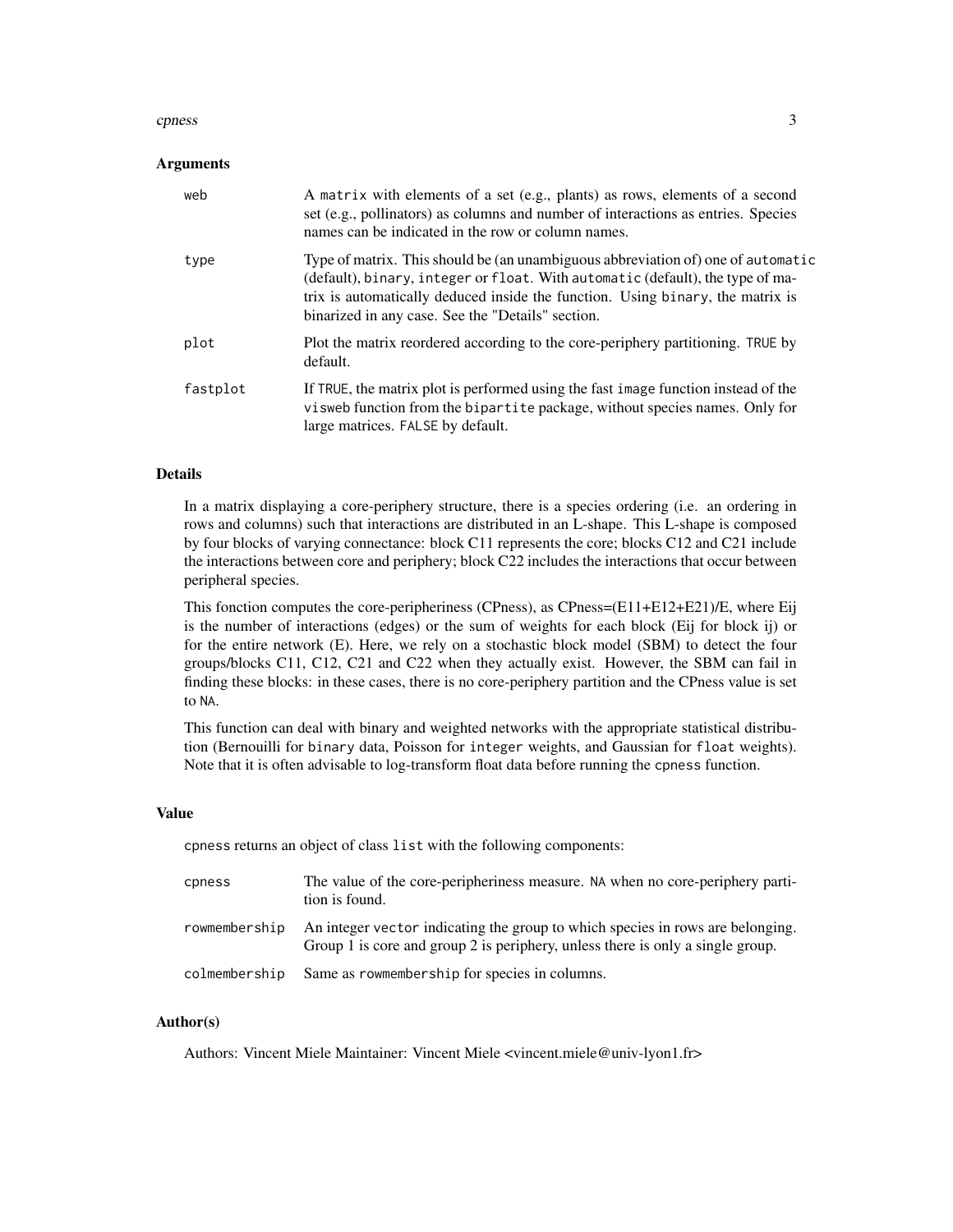#### <span id="page-3-0"></span>References

Ana M. Martin Gonzalez, Diego P. Vazquez, Rodrigo Ramos-Jiliberto, Sang Hoon Lee & Vincent Miele, Core-periphery structure in mutualistic networks: an epitaph for nestedness? BiorXiv (2020) <doi:10.1101/2020.04.02.021691>

#### Examples

```
library(bipartite)
data(mosquin1967)
result <- cpness(mosquin1967, type="automatic", plot=TRUE)
print(result)
data(junker2013)
result <- cpness(junker2013, type="automatic", plot=TRUE, fastplot=TRUE)
print(result$cpness)
print(table(result$rowmembership))
print(table(result$colmembership))
```
disPairwise *Computation of the dissimilarity matrix (pairwise beta-diversity) for a set of networks*

## Description

Computation of the dissimilarity matrix for a set of networks. Each value of the matrix is the pairwise beta-diversity, computed using Hill numbers. It measures the dissimilarity in terms of groups, links, or probability of links.

#### Usage

```
disPairwise(gList, groups=NULL, eta=1,
            type=c('P','L','Pi'), abTable=NULL)
```
## Arguments

| gList  | A list of graph objects of class igraph. The nodes must have a name.                                                                                                                                                                                                                                    |
|--------|---------------------------------------------------------------------------------------------------------------------------------------------------------------------------------------------------------------------------------------------------------------------------------------------------------|
| groups | A named vector of class character indicating the group to which each node<br>belongs to. The length of groups must correspond to the number of different<br>nodes present in glist. The names names (groups) must correspond to the<br>nodes names in glist. If NULL, the groups are the initial nodes. |
| eta    | A positive number that controls the weight given to abundant groups/links. De-<br>fault value is 1.                                                                                                                                                                                                     |
| type   | The type of diversity used to measure dissimilarity. It can be groups diversity<br>('P'), links diversity ('L') or probability of links diversity ('Pi').                                                                                                                                               |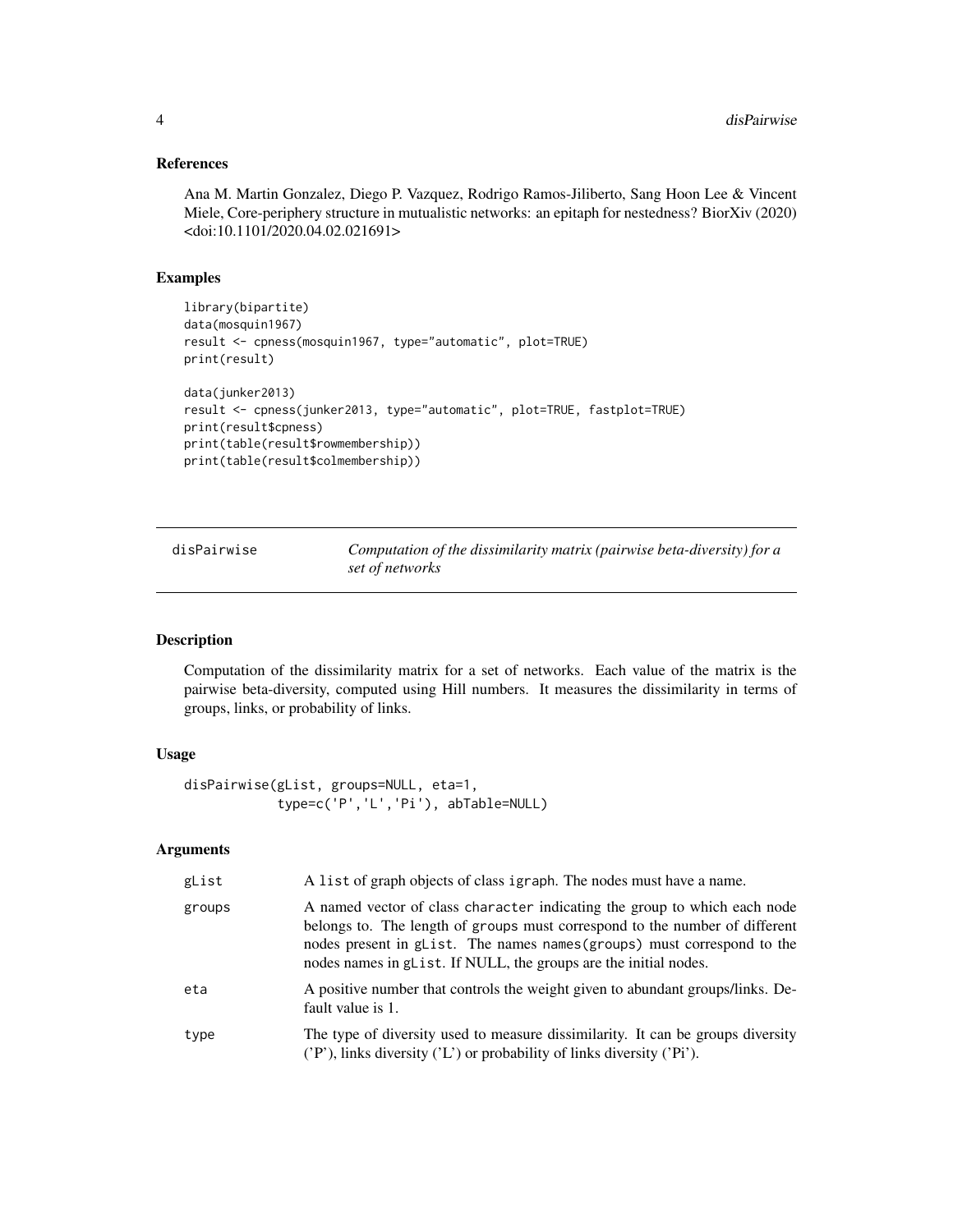#### disPairwise 55 and 5 and 5 and 5 and 5 and 5 and 5 and 5 and 5 and 5 and 5 and 5 and 5 and 5 and 5 and 5 and 5 and 5 and 5 and 5 and 5 and 5 and 5 and 5 and 5 and 5 and 5 and 5 and 5 and 5 and 5 and 5 and 5 and 5 and 5 and

abTable A matrix of size the number of nodes of the metanetwork times the number of networks. The rownames of this matrix must be the node names of metanetwork and the columns must be in an order corresponding to gList. The element  $(i,j)$  of this matrix is the abundance of species i in network j. Importantly, the non-nul elements in each column of abTalbe must correspond to the nodes present in each element of gList

#### Value

Return a matrix whose elements are the pairwise dissimilarities.

#### Author(s)

Authors: Stephane Dray, Vincent Miele, Marc Ohlmann, Wilfried Thuiller Maintainer: Wilfried Thuiller <wilfried.thuiller@univ-grenoble-alpes.fr>

#### References

Marc Ohlmann, Vincent Miele, Stephane Dray, Loic Chalmandrier, Louise O'Connor & Wilfried Thuiller, Diversity indices for ecological networks: a unifying framework using Hill numbers. Ecology Letters (2019) <doi:10.1111/ele.13221>

#### Examples

```
# Generating a set of Erdos-Renyi graphs and give node names.
library(econetwork)
library(igraph)
nbGraph <- 10
glist \leftarrow c()n <- 57 # number of nodes of each graph
C \le -0.1 # connectance of each graph
for(i in 1:nbGraph){
  graphLocal <- erdos.renyi.game(n, type='gnp', p.or.m=C, directed=TRUE)
  V(graphLocal)$name <- as.character(1:57)
  gList = c(gList,list(graphLocal))
}
# vector that gives the group of each node
groups <- c(rep("a",23),rep("b",34))
names(groups) <- as.character(1:57)
#generating random (non-nul) abundances data
abTable < - sapply(1:nbGraph, function(x) rpois(n, 1)+1)
rownames(abTable) = unlist(unique(lapply(gList,function(g) V(g)$name)))
# Dissimilarity matrices based on links beta-diversity
# at a node level
disPairwise(gList, type = 'L')
# at a node level while taking into account node abundances
disPairwise(gList, type = 'L', abTable = abTable)
# at a group level
disPairwise(gList, groups, type = 'L')
# at a group level while taking into account node abundances
```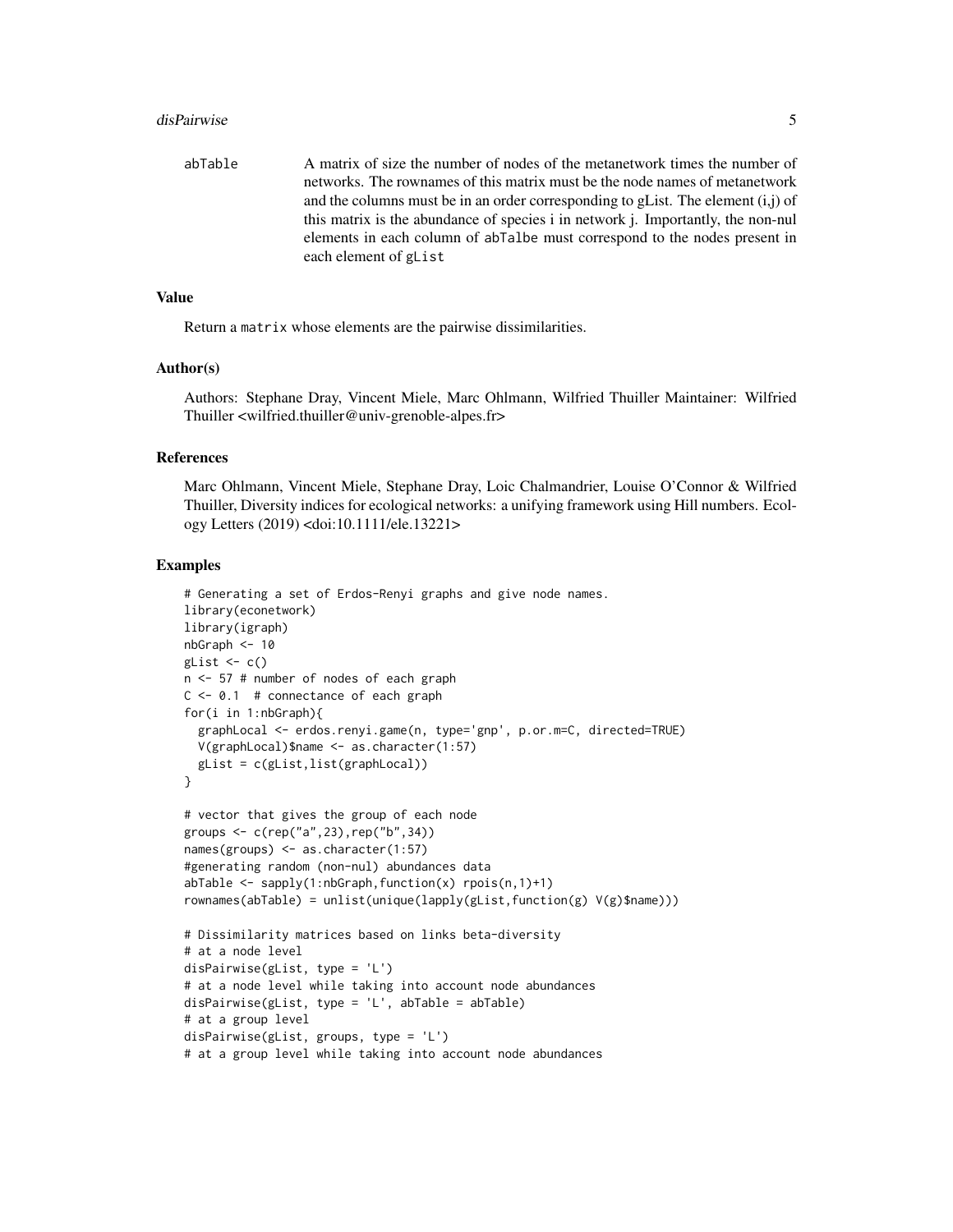6 divPartition

```
disPairwise(gList, groups, type = 'L', abTable = abTable)
```
divPartition *Partitionning network diversity in alpha, beta and gamma diversity*

## Description

This function computes alpha, beta and gamma diversity of a list of networks. It measures either group, links, or probability of links diversity.

## Usage

```
divPartition(gList, groups, eta=1, framework=c('RLC','Chao'),
             type=c('P','L','Pi'), abTable=NULL)
```
## Arguments

| gList     | A list of graph objects of class igraph.                                                                                                                                                                                                                                                                                                                                                                                                     |
|-----------|----------------------------------------------------------------------------------------------------------------------------------------------------------------------------------------------------------------------------------------------------------------------------------------------------------------------------------------------------------------------------------------------------------------------------------------------|
| groups    | A named vector of class character indicating the group to which each node<br>belongs to. The length of groups must correspond to the number of different<br>nodes present in glist. The names names (groups) must correspond to the<br>nodes names in gList. If NULL, the groups are the initial nodes.                                                                                                                                      |
| eta       | A positive number that controls the weight given to abundant groups/links. De-<br>fault value is 1.                                                                                                                                                                                                                                                                                                                                          |
| framework | The framework used to partitionate diversity, either Reeve Leinster Cobbold<br>('RLC') or Chao ('Chao')                                                                                                                                                                                                                                                                                                                                      |
| type      | The type of diversity to measure and partitionate. It can be groups diversity<br>('P'), link diversity ('L') or probability of link diversity ('Pi').                                                                                                                                                                                                                                                                                        |
| abTable   | A matrix of size the number of nodes of the metanetwork times the number of<br>networks. The rownames of this matrix must be the node names of metanetwork<br>and the columns must be in an order corresponding to gList. The element $(i, j)$ of<br>this matrix is the abundance of species i in network j. Importantly, the non-nul<br>elements in each column of about a must correspond to the nodes present in<br>each element of glist |

## Value

Returns a list the following components:

| mAlpha | The mean value of alpha-diversity accross all networks.                                                          |
|--------|------------------------------------------------------------------------------------------------------------------|
| Alphas | A vector of numeric containing the local alpha-diversities (i.e. the alpha-diversity<br>value for each network). |
| Beta   | The value of the overall beta-diversity                                                                          |
| Gamma  | The value of the gamma-diversity                                                                                 |

<span id="page-5-0"></span>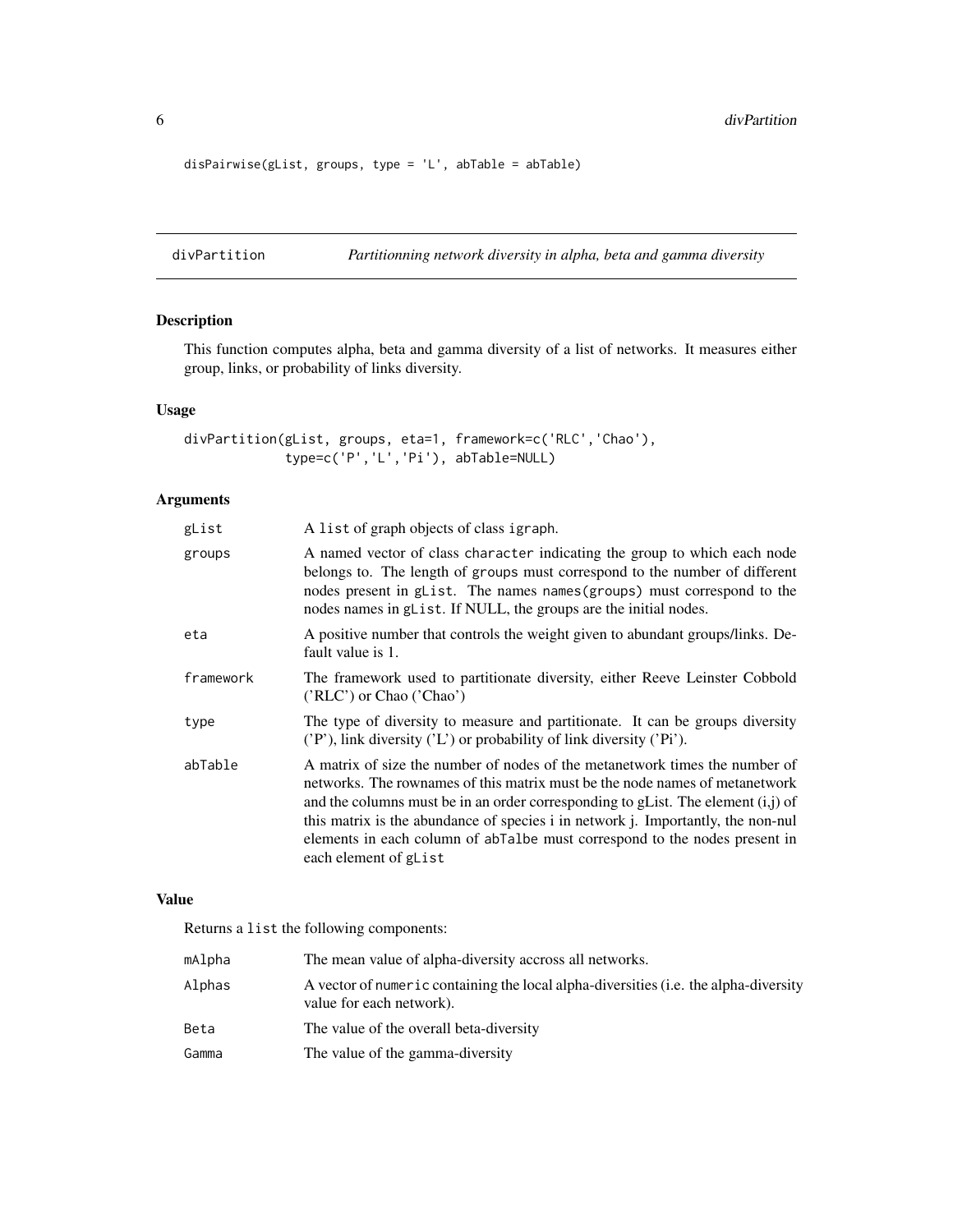## <span id="page-6-0"></span>getMetaweb 7

#### Author(s)

Authors: Stephane Dray, Vincent Miele, Marc Ohlmann, Wilfried Thuiller Maintainer: Wilfried Thuiller <wilfried.thuiller@univ-grenoble-alpes.fr>

## References

Marc Ohlmann, Vincent Miele, Stephane Dray, Loic Chalmandrier, Louise O'Connor & Wilfried Thuiller, Diversity indices for ecological networks: a unifying framework using Hill numbers. Ecology Letters (2019) <doi:10.1111/ele.13221>

#### Examples

```
# Generating a set of Erdos-Renyi graphs and give node names.
library(econetwork)
library(igraph)
nbGraph <- 10
glist \leftarrow c()n <- 57 # number of nodes of each graph
C \le -0.1 # connectance of each graph
for(i in 1:nbGraph){
  graphLocal <- erdos.renyi.game(n, type='gnp', p.or.m=C, directed=TRUE)
  V(graphLocal)$name <- as.character(1:57)
  gList = c(gList,list(graphLocal))
}
# vector that gives the group of each node
groups <- c(rep("a",23),rep("b",34))
names(groups) <- as.character(1:57)
# generating random (non-nul) abundances data
abTable < - sapply(1:nbGraph, function(x) rpois(n, 1)+1)
rownames(abTable) = unlist(unique(lapply(gList,function(g) V(g)$name)))
# Diversities in link abundances
# at a node level
divPartition(gList, framework='Chao', type = 'L')
# at a node level while taking into account node abundances
divPartition(gList, framework='Chao', type = 'L', abTable = abTable)
# at a group level
divPartition(gList, framework='Chao', groups, type = 'L')
# at a group level while taking into account node abundances
divPartition(gList, framework='Chao', groups, type = 'L', abTable = abTable)
```
getMetaweb *Get metaweb*

#### Description

Computation of the binary metaweb from a list of graph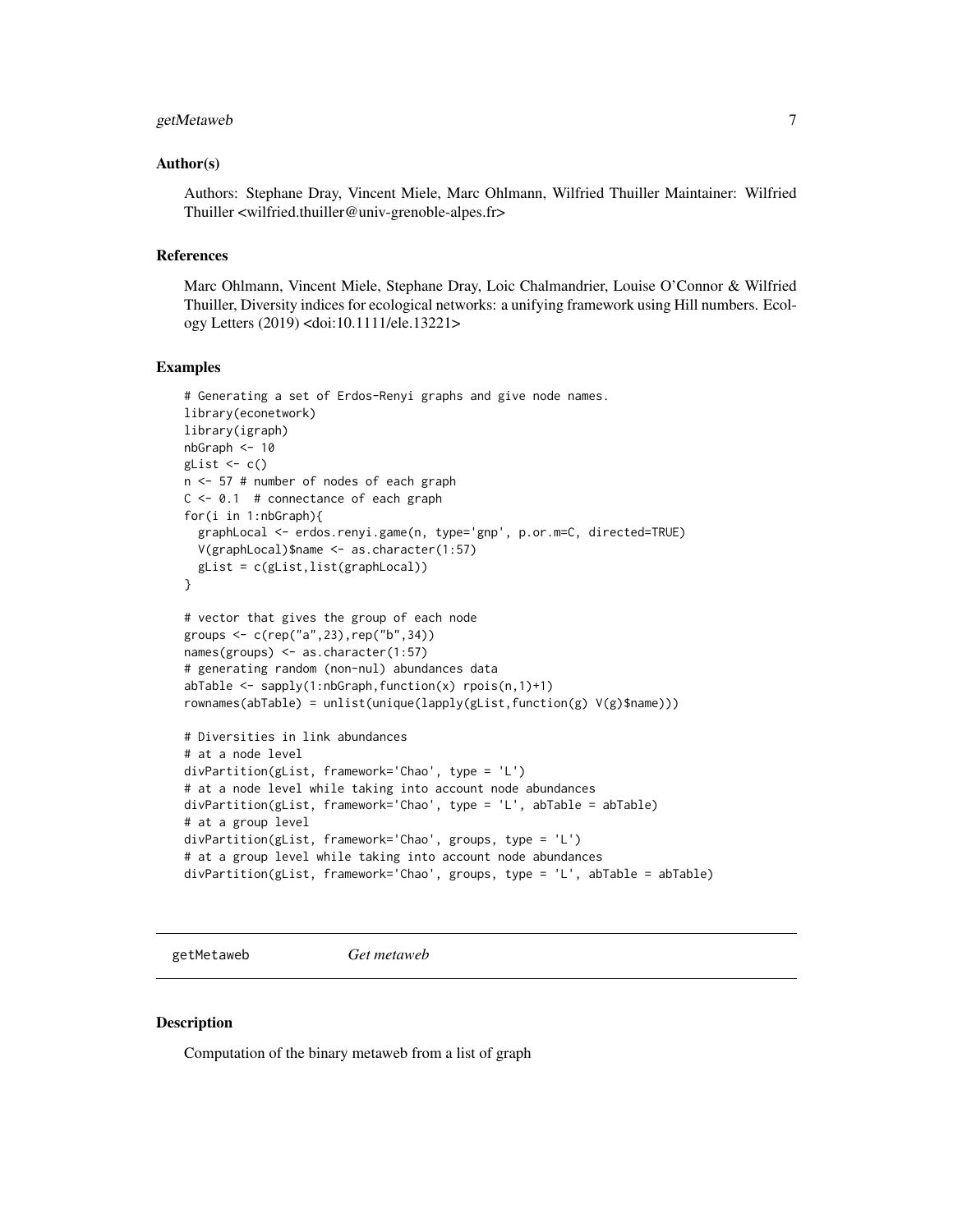#### Usage

getMetaweb(gList)

#### Arguments

gList A list of graph objects of class igraph.

#### Details

This function computes the metaweb from a list of graph. It computes the union (in the sense of graph theory) of the set of graphs.

## Value

getMetaweb returns an object of class igraph.

#### Author(s)

Authors: Stephane Dray, Vincent Miele, Marc Ohlmann, Wilfried Thuiller Maintainer: Wilfried Thuiller <wilfried.thuiller@univ-grenoble-alpes.fr>

## References

Marc Ohlmann, Vincent Miele, Stephane Dray, Loic Chalmandrier, Louise O'Connor & Wilfried Thuiller, Diversity indices for ecological networks: a unifying framework using Hill numbers. Ecology Letters (2019) <doi:10.1111/ele.13221>

#### Examples

```
# Generating a set of Erdos-Renyi graphs
library(igraph)
gList \leftarrow c()
for(i in 1:4){
 graphLocal <- erdos.renyi.game(60, type = 'gnp', p.or.m=0.1, directed=TRUE)
 V(graphLocal)$name <- as.character(1:60)
 gList <- c(gList, list(graphLocal))
}
names(gList) <- c("A","B","C","D")
## building the metaweb
graphMetaweb <- getMetaweb(gList)
```